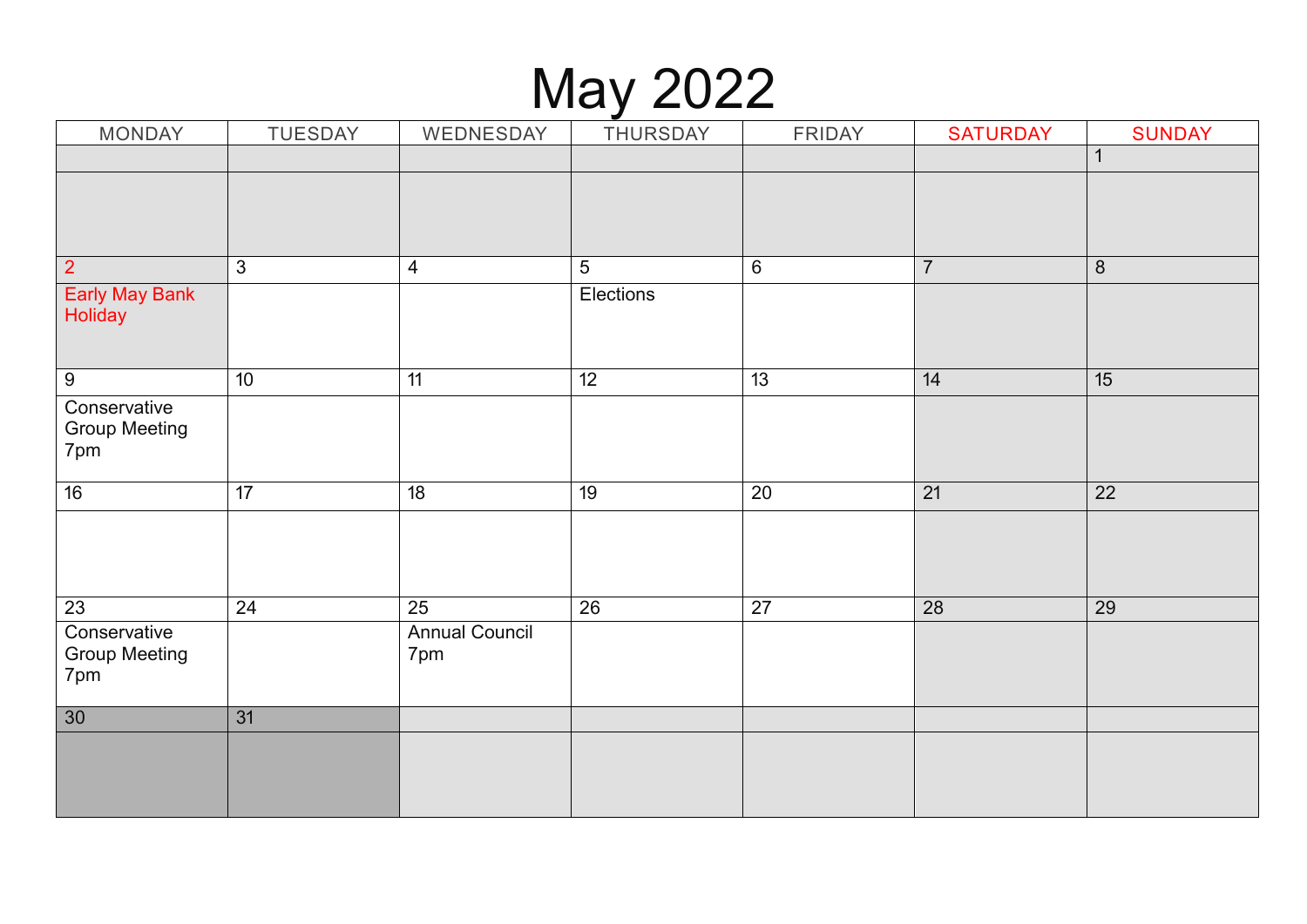## June 2022

| <b>MONDAY</b>                               | <b>TUESDAY</b>                           | WEDNESDAY                       | <b>THURSDAY</b>                                                   | <b>FRIDAY</b>                                   | <b>SATURDAY</b> | <b>SUNDAY</b> |
|---------------------------------------------|------------------------------------------|---------------------------------|-------------------------------------------------------------------|-------------------------------------------------|-----------------|---------------|
|                                             |                                          |                                 | $\overline{2}$                                                    | 3                                               | $\overline{4}$  | 5             |
|                                             |                                          |                                 | <b>Spring Bank</b><br><b>Holiday</b>                              | <b>Platinum Jubilee</b><br><b>Bank Holiday</b>  |                 |               |
| $\,6\,$                                     | $\overline{7}$                           | 8                               | 9                                                                 | 10                                              | 11              | 12            |
|                                             | Health and<br>Wellbeing O&S<br>7pm       | SACRE 6.30pm                    | Planning<br>Committee 6pm                                         |                                                 |                 |               |
| 13                                          | 14                                       | 15                              | 16 <sup>°</sup>                                                   | 17                                              | 18              | 19            |
| Conservative<br><b>Group Meeting</b><br>7pm | Cleaner, Greener<br>and Safer O&S<br>7pm | Cabinet 7pm                     | Children's<br>Services O&S<br>7pm                                 |                                                 |                 |               |
| 20                                          | 21                                       | 22                              | 23                                                                | 24                                              | 25              | 26            |
| Lower Thames<br>Crossing TF 6pm             | Housing O&S<br>7pm                       | Licensing Sub-<br>Committee 7pm | Hidden and<br><b>Extreme Harms</b><br>Prevention<br>Committee 7pm | Health and<br><b>Wellbeing Board</b><br>10.30am |                 |               |
| 27                                          | 28                                       | 29                              | 30                                                                |                                                 |                 |               |
| Conservative<br><b>Group Meeting</b><br>7pm |                                          | Full Council 7pm                | Licensing<br>Committee 7pm                                        |                                                 |                 |               |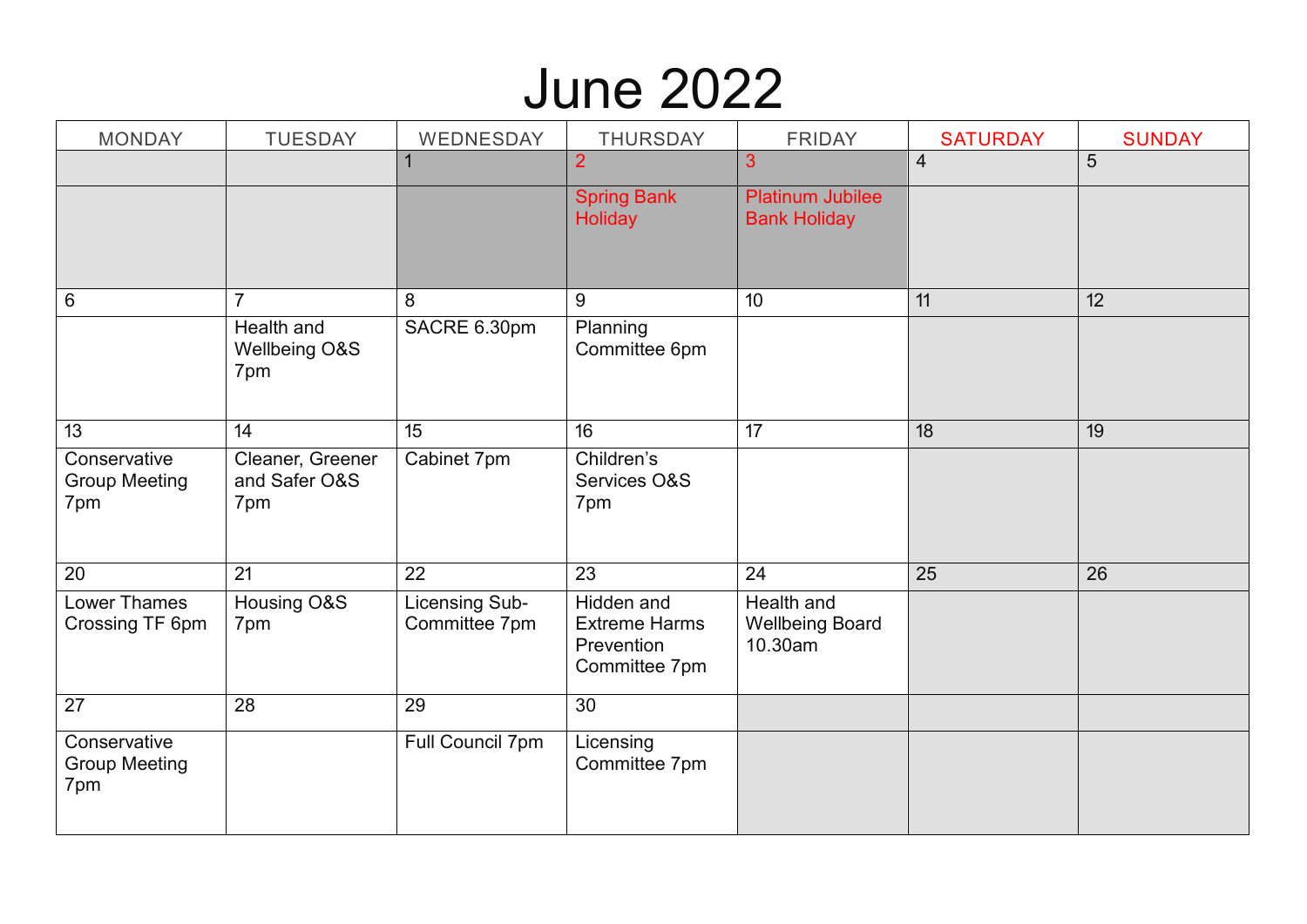# July 2022

| <b>MONDAY</b>                                     | <b>TUESDAY</b>                                     | WEDNESDAY                      | <b>THURSDAY</b>                                | <b>FRIDAY</b>   | <b>SATURDAY</b> | <b>SUNDAY</b>   |
|---------------------------------------------------|----------------------------------------------------|--------------------------------|------------------------------------------------|-----------------|-----------------|-----------------|
|                                                   |                                                    |                                |                                                | $\mathbf{1}$    | $\overline{2}$  | 3               |
|                                                   |                                                    |                                |                                                |                 |                 |                 |
| 4                                                 | 5                                                  | 6                              | $\overline{7}$                                 | 8               | 9               | 10 <sup>1</sup> |
|                                                   | Planning,<br>Transport,<br>Regeneration<br>O&S 7pm | <b>General Services</b><br>7pm | Standards and<br><b>Audit Committee</b><br>7pm |                 |                 |                 |
| 11                                                | 12                                                 | 13                             | 14                                             | $\overline{15}$ | 16              | 17              |
| Conservative<br><b>Group Meeting</b><br>7pm       | Corporate O&S<br>7pm                               | Cabinet 7pm                    | Planning<br>Committee 6pm                      |                 |                 |                 |
| 18                                                | 19                                                 | 20                             | 21                                             | 22              | 23              | 24              |
| Lower Thames<br><b>Crossing Task</b><br>Force 6pm | Corporate<br>Parenting 7pm                         |                                | <b>Licensing Sub</b><br>Committee 7pm          |                 |                 |                 |
| 25                                                | 26                                                 | 27                             | 28                                             | 29              | 30              | 31              |
| Conservative<br><b>Group Meeting</b><br>7pm       | Local<br>Development Plan<br>Task Force 7pm        | <b>Full Council 7pm</b>        |                                                |                 |                 |                 |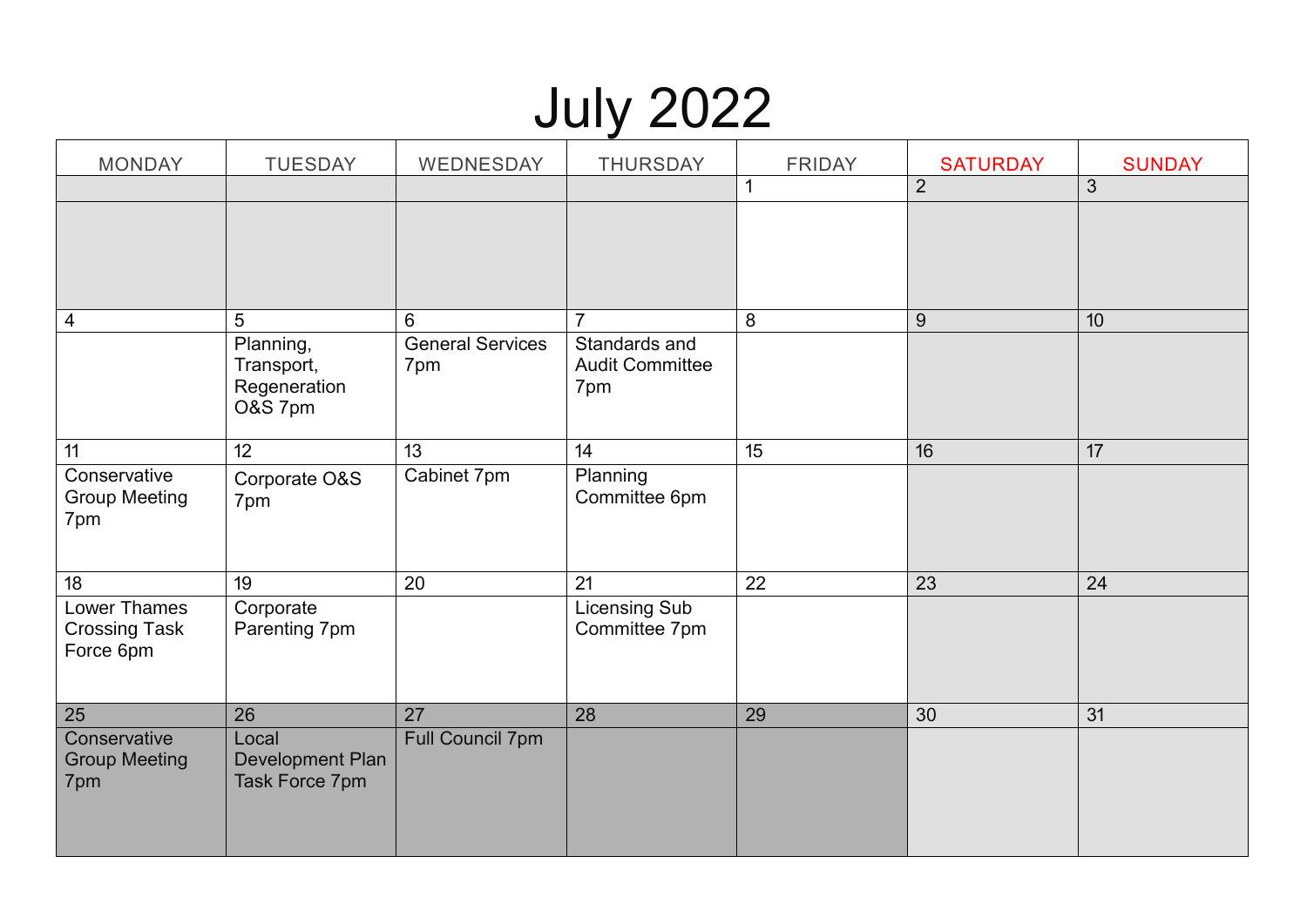# August 2022

| <b>MONDAY</b>                                     | <b>TUESDAY</b>   | WEDNESDAY                      | THURSDAY                  | <b>FRIDAY</b>                            | <b>SATURDAY</b> | <b>SUNDAY</b>   |
|---------------------------------------------------|------------------|--------------------------------|---------------------------|------------------------------------------|-----------------|-----------------|
| $\vert$ 1                                         | $\overline{2}$   | $\mathfrak{S}$                 | $\overline{4}$            | $\sqrt{5}$                               | $\,6\,$         | $\overline{7}$  |
|                                                   |                  |                                |                           |                                          |                 |                 |
| $\delta$                                          | $\boldsymbol{9}$ | 10                             | 11                        | $\overline{12}$                          | 13              | 14              |
|                                                   |                  |                                |                           |                                          |                 |                 |
| 15                                                | $\overline{16}$  | $\overline{17}$                | $\overline{18}$           | 19                                       | 20              | $\overline{21}$ |
| Conservative<br><b>Group Meeting</b><br>7pm       |                  |                                | Planning<br>Committee 6pm | Health & Well-<br>being Board<br>10.30am |                 |                 |
| $\overline{22}$                                   | 23               | 24                             | 25                        | $\overline{26}$                          | $\overline{27}$ | 28              |
| Lower Thames<br><b>Crossing Task</b><br>Force 6pm |                  | Licensing Sub<br>Committee 7pm |                           |                                          |                 |                 |
| 29                                                | 30               | 31                             |                           |                                          |                 |                 |
| Summer bank<br>holiday                            |                  |                                |                           |                                          |                 |                 |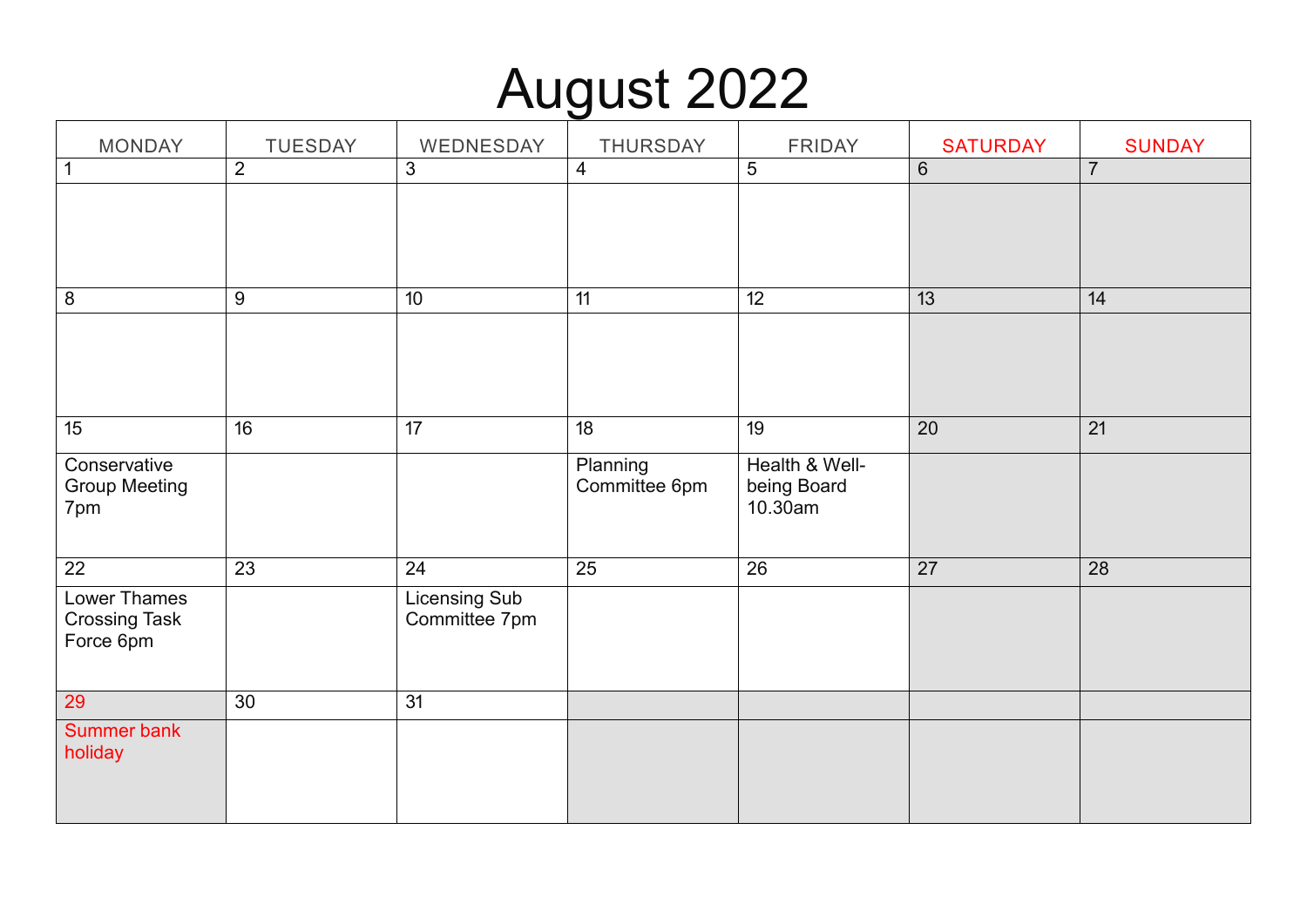#### September 2022

| <b>MONDAY</b>                                                                                           | <b>TUESDAY</b>                          | WEDNESDAY                                                   | <b>THURSDAY</b>                          | <b>FRIDAY</b>  | <b>SATURDAY</b>          | <b>SUNDAY</b>            |
|---------------------------------------------------------------------------------------------------------|-----------------------------------------|-------------------------------------------------------------|------------------------------------------|----------------|--------------------------|--------------------------|
|                                                                                                         |                                         |                                                             |                                          | $\overline{2}$ | 3                        | $\overline{4}$           |
|                                                                                                         |                                         |                                                             | Health and<br>Wellbeing O&S<br>7pm       |                |                          |                          |
| $5\phantom{.0}$                                                                                         | 6                                       | $\overline{7}$                                              | 8                                        | 9              | 10                       | 11                       |
| Conservative<br><b>Group Meeting</b><br>7pm                                                             | Corporate<br>Parenting<br>Committee 7pm | Standards and<br><b>Audit Committee</b><br>7pm              | Cleaner, Greener<br>and Safer O&S<br>7pm |                |                          |                          |
| 12                                                                                                      | 13                                      | 14                                                          | 15                                       | 16             | 17                       | 18                       |
|                                                                                                         | Children's<br>Services O&S<br>7pm       | Cabinet 7pm                                                 |                                          |                |                          |                          |
| 19                                                                                                      | 20                                      | 21                                                          | 22                                       | 23             | 24                       | 25                       |
| <b>Lower Thames</b><br><b>Crossing Task</b><br>Force 6pm<br>Conservative<br><b>Group Meeting</b><br>7pm |                                         | Full Council 7pm                                            | Planning<br>Committee 6pm                |                | <b>Labour Conference</b> | <b>Labour Conference</b> |
| 26                                                                                                      | 27                                      | 28                                                          | 29                                       | 30             |                          |                          |
| <b>Labour Conference</b><br>Local<br>Development Plan<br>Task Force 7pm                                 | <b>Labour Conference</b>                | <b>Labour Conference</b><br>Licensing Sub-<br>Committee 7pm | Housing O&S 7pm                          |                |                          |                          |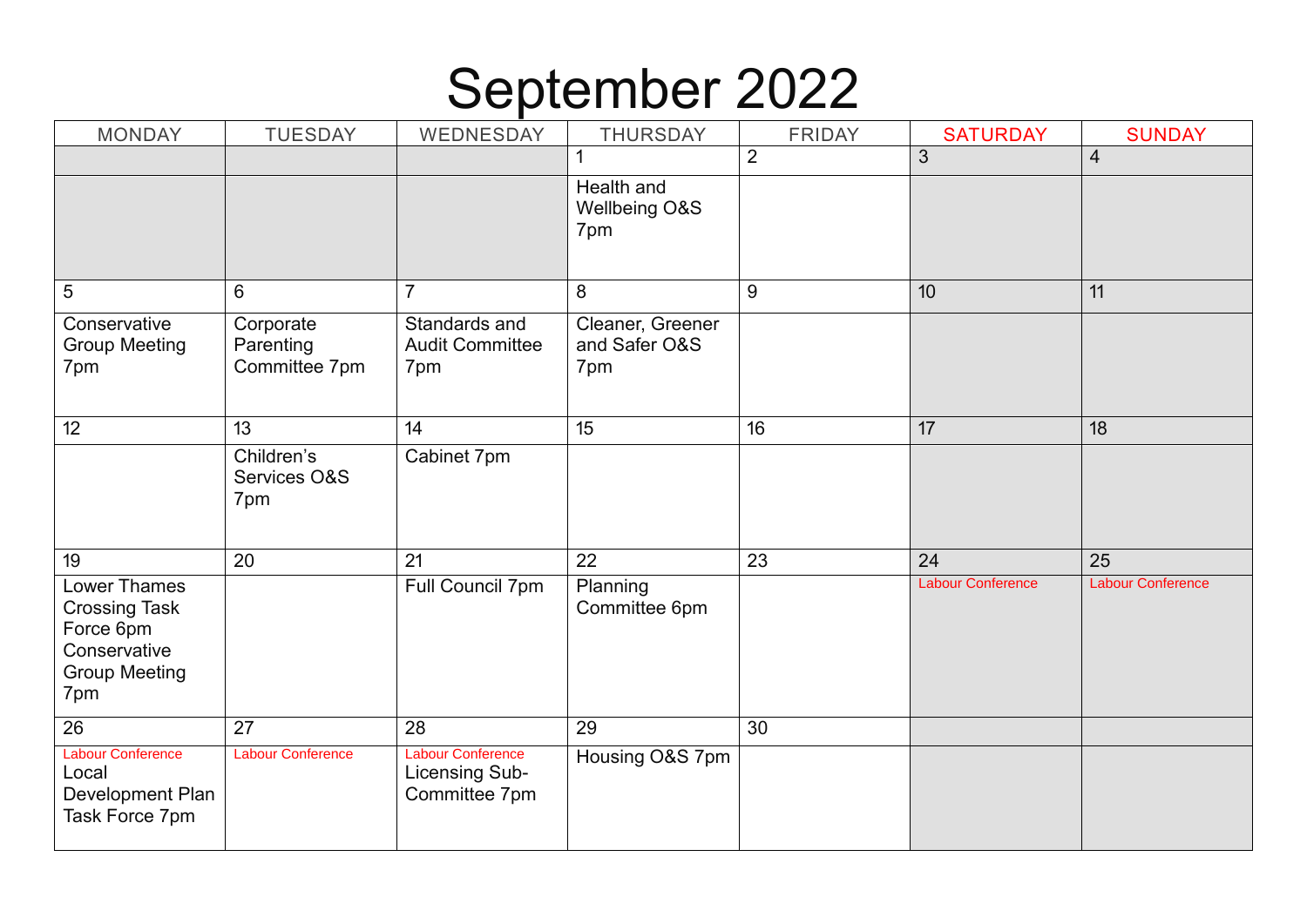#### October 2022

| <b>MONDAY</b>                                            | <b>TUESDAY</b>                                                   | WEDNESDAY                             | <b>THURSDAY</b>           | <b>FRIDAY</b>                            | <b>SATURDAY</b> | <b>SUNDAY</b>                  |
|----------------------------------------------------------|------------------------------------------------------------------|---------------------------------------|---------------------------|------------------------------------------|-----------------|--------------------------------|
|                                                          |                                                                  |                                       |                           |                                          | 1               | $\overline{2}$<br>Conservative |
|                                                          |                                                                  |                                       |                           |                                          |                 | Conference                     |
|                                                          |                                                                  |                                       |                           |                                          |                 |                                |
| $\mathbf{3}$                                             | 4                                                                | 5                                     | 6                         | $\overline{7}$                           | $\,8\,$         | 9                              |
| Conservative<br>Conference                               | Conservative<br>Conference<br>Hidden and<br><b>Extreme Harms</b> | Conservative<br>Conference            | Corporate O&S<br>7pm      |                                          |                 |                                |
|                                                          | Prevention<br>Committee 7pm                                      |                                       |                           |                                          |                 |                                |
| 10                                                       | 11                                                               | 12                                    | 13                        | 14                                       | 15              | 16                             |
| Conservative<br><b>Group Meeting</b><br>7pm              | <b>General Services</b><br>7pm                                   | Cabinet 7pm                           |                           |                                          |                 |                                |
| $\overline{17}$                                          | 18                                                               | 19                                    | 20                        | 21                                       | 22              | 23                             |
| <b>Lower Thames</b><br><b>Crossing Task</b><br>Force 6pm | Planning,<br>Transport,<br>Regeneration<br>O&S 7pm               | <b>Licensing Sub</b><br>Committee 7pm |                           |                                          |                 |                                |
| 24                                                       | 25                                                               | 26                                    | 27                        | 28                                       | 29              | 30                             |
| Conservative<br><b>Group Meeting</b><br>7pm              |                                                                  | <b>Full Council 7pm</b>               | Planning<br>Committee 6pm | Health & Well-<br>being Board<br>10.30am |                 |                                |
| 31                                                       |                                                                  |                                       |                           |                                          |                 |                                |
|                                                          |                                                                  |                                       |                           |                                          |                 |                                |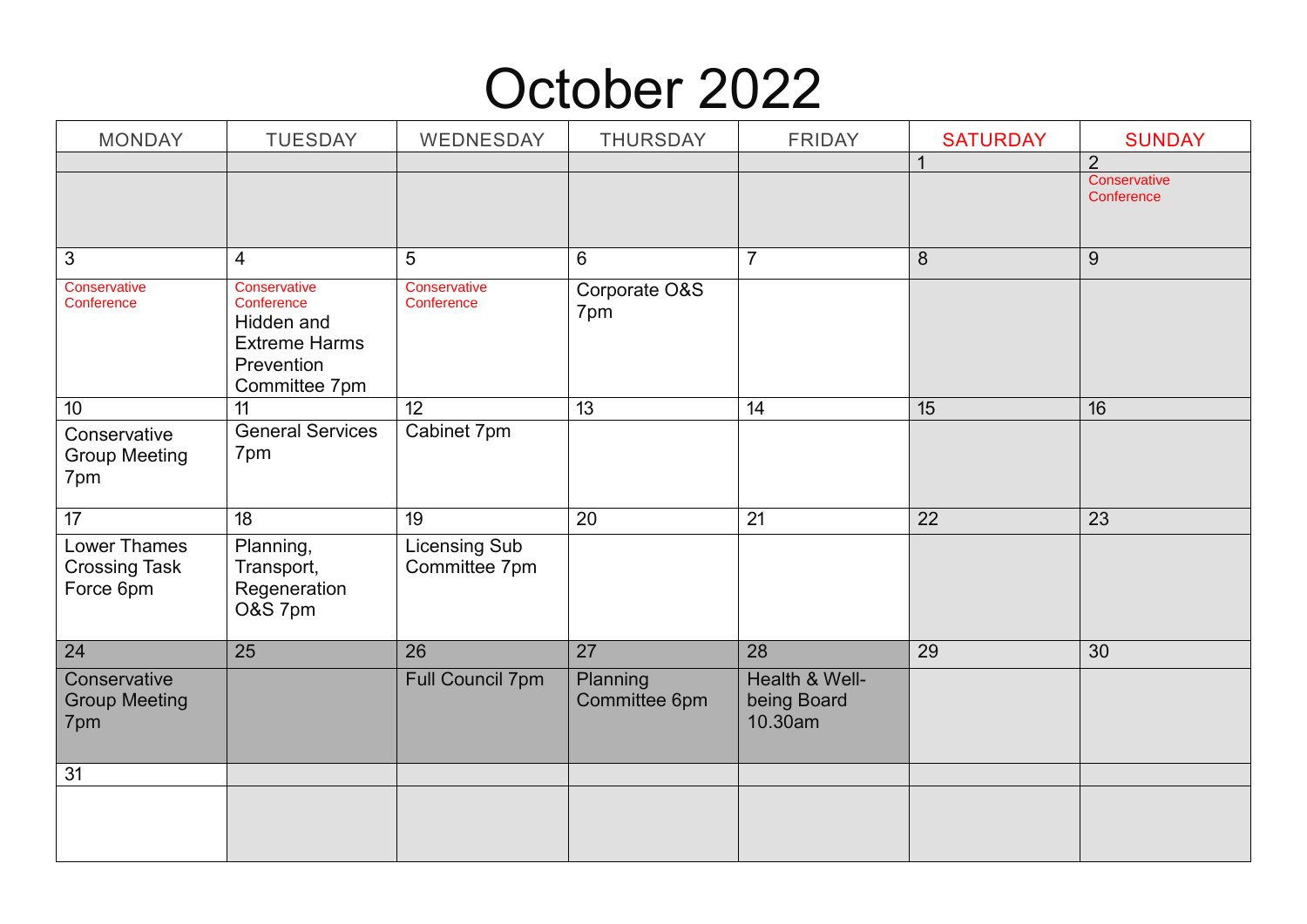### November 2022

| <b>MONDAY</b>                                                                                           | TUESDAY                                  | WEDNESDAY        | THURSDAY                                       | <b>FRIDAY</b>  | <b>SATURDAY</b> | <b>SUNDAY</b>  |
|---------------------------------------------------------------------------------------------------------|------------------------------------------|------------------|------------------------------------------------|----------------|-----------------|----------------|
|                                                                                                         | $\mathbf 1$                              | $\overline{2}$   | 3                                              | $\overline{4}$ | $\overline{5}$  | $6\phantom{1}$ |
|                                                                                                         |                                          | SACRE 6.30pm     | Health and<br>Wellbeing O&S<br>7pm             |                |                 |                |
| $\overline{7}$                                                                                          | 8                                        | 9                | 10                                             | 11             | 12              | 13             |
|                                                                                                         | Cleaner, Greener<br>& Safer O & S<br>7pm | Cabinet 7pm      | Licensing<br>Committee 7pm                     |                |                 |                |
| 14                                                                                                      | 15                                       | 16               | 17                                             | 18             | 19              | 20             |
| <b>Lower Thames</b><br><b>Crossing Task</b><br>Force 6pm<br>Conservative<br><b>Group Meeting</b><br>7pm |                                          |                  | Children's<br>Services O&S<br>7pm              |                |                 |                |
| 21                                                                                                      | 22                                       | 23               | 24                                             | 25             | 26              | 27             |
|                                                                                                         | Housing O&S 7pm                          |                  | Standards and<br><b>Audit Committee</b><br>7pm |                |                 |                |
| 28                                                                                                      | 29                                       | 30               |                                                |                |                 |                |
| Conservative<br><b>Group Meeting</b><br>7pm                                                             |                                          | Full Council 7pm |                                                |                |                 |                |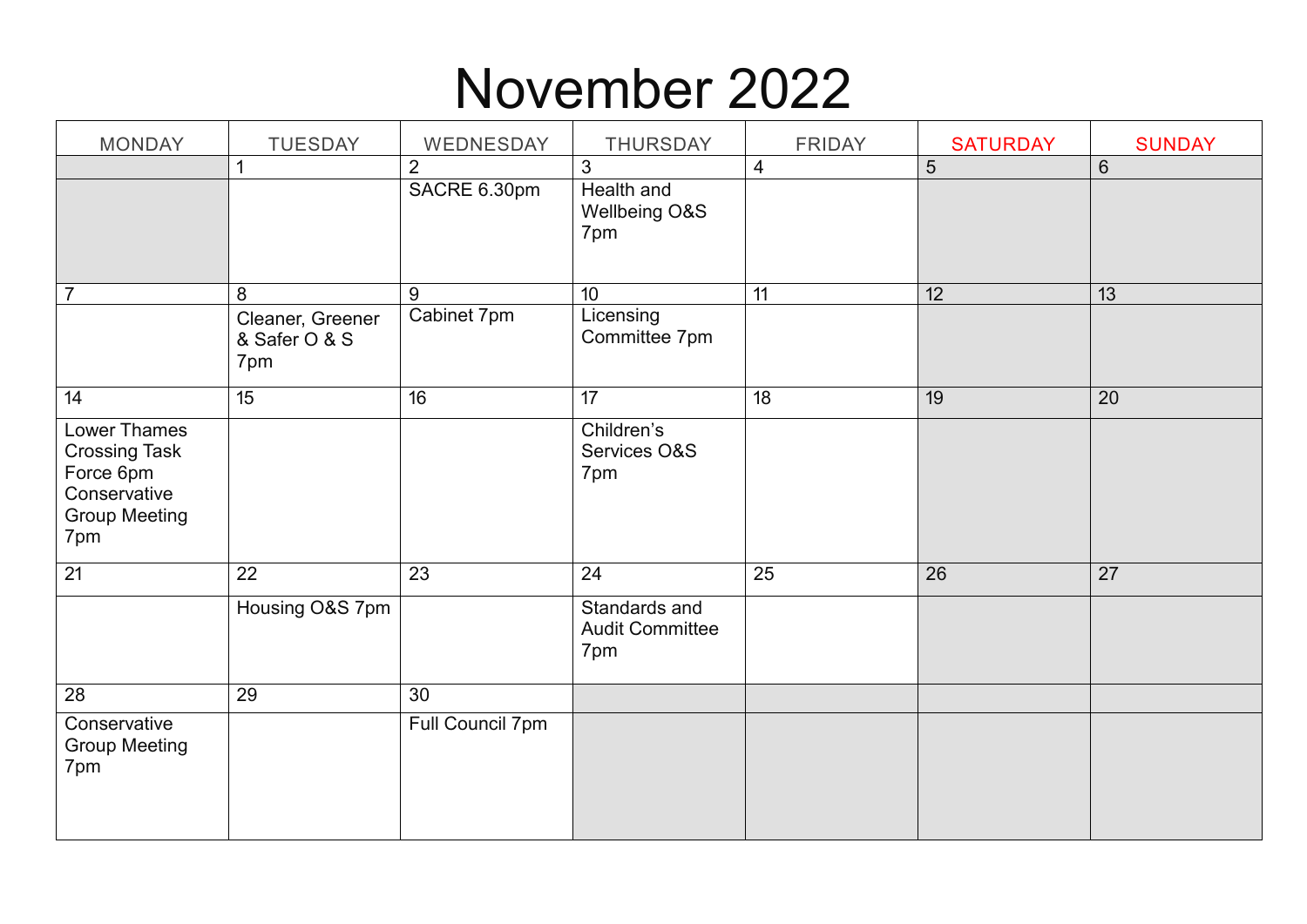#### December 2022

| <b>MONDAY</b>                                                                                           | <b>TUESDAY</b>                                       | WEDNESDAY       | <b>THURSDAY</b>                                                          | <b>FRIDAY</b>                            | <b>SATURDAY</b>       | <b>SUNDAY</b>        |
|---------------------------------------------------------------------------------------------------------|------------------------------------------------------|-----------------|--------------------------------------------------------------------------|------------------------------------------|-----------------------|----------------------|
|                                                                                                         |                                                      |                 |                                                                          | $\overline{2}$                           | 3                     | $\overline{4}$       |
|                                                                                                         |                                                      |                 | Planning<br>Committee 6pm                                                |                                          |                       |                      |
| $\sqrt{5}$                                                                                              | 6                                                    |                 | 8                                                                        | 9                                        | 10                    | 11                   |
| Local<br>Development Plan<br>Task Force 7pm                                                             | Planning,<br>Transport,<br>Regeneration<br>O&S 7pm   | Cabinet 7pm     | Corporate O&S<br>7pm                                                     | Health & Well-<br>being Board<br>10.30am |                       |                      |
| 12 <sup>°</sup>                                                                                         | 13                                                   | 14              | 15                                                                       | 16                                       | 17                    | 18                   |
| <b>Lower Thames</b><br><b>Crossing Task</b><br>Force 6pm<br>Conservative<br><b>Group Meeting</b><br>7pm | <b>Licensing Sub-</b><br>Committee 7pm               |                 | <b>Hidden</b> and<br><b>Extreme Harms</b><br>Prevention<br>Committee 7pm |                                          |                       |                      |
| $\overline{19}$                                                                                         | 20                                                   | $\overline{21}$ | $\overline{22}$                                                          | 23                                       | 24                    | 25                   |
|                                                                                                         |                                                      |                 |                                                                          |                                          | <b>Christmas Eve</b>  | <b>Christmas Day</b> |
| 26                                                                                                      | 27                                                   | 28              | 29                                                                       | 30                                       | 31                    |                      |
| <b>Boxing Day</b>                                                                                       | <b>Bank holiday</b><br>(Christmas Day<br>substitute) |                 |                                                                          |                                          | <b>New Year's Eve</b> |                      |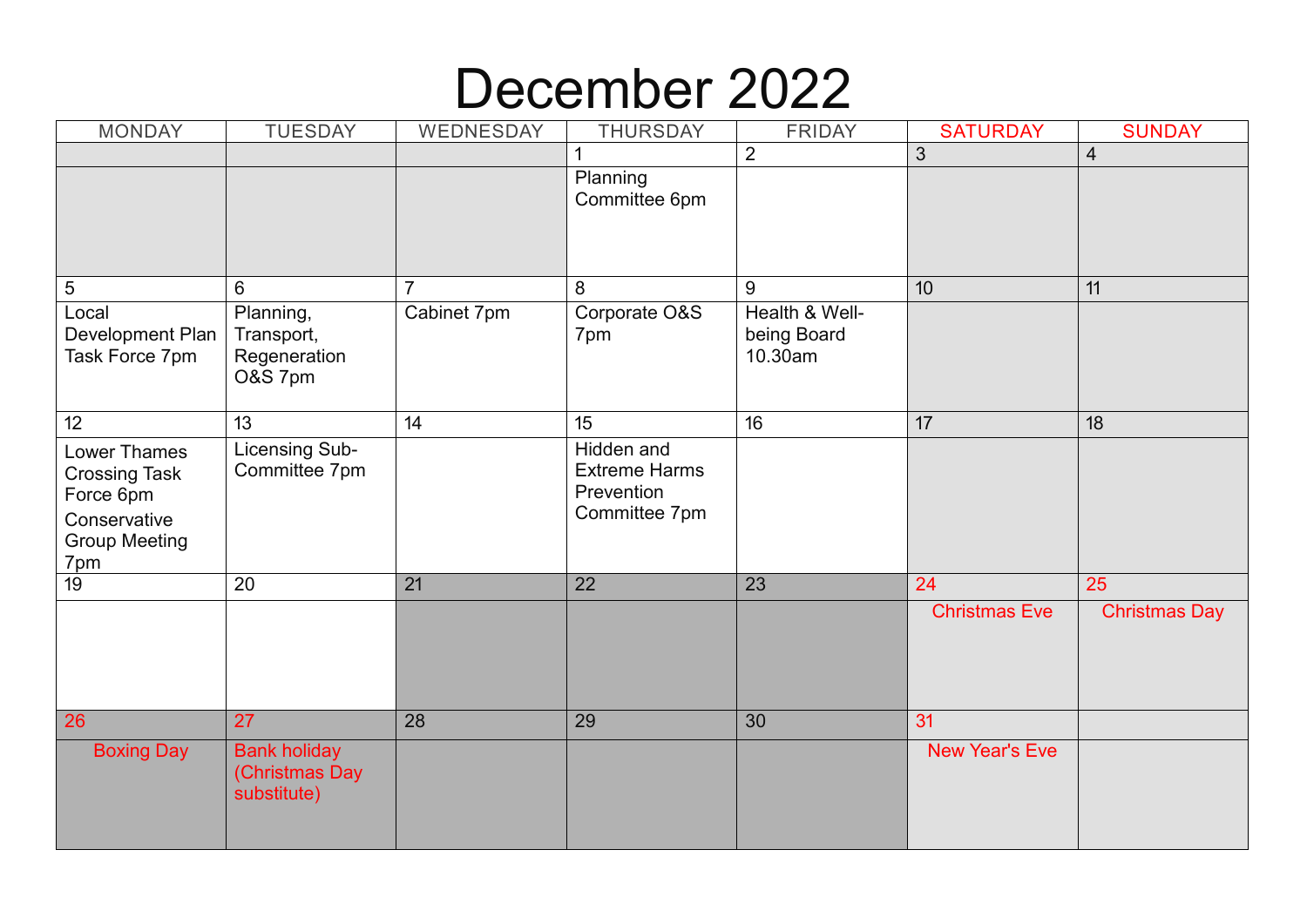### January 2023

| <b>MONDAY</b>                                                                                    | <b>TUESDAY</b>                           | WEDNESDAY                  | <b>THURSDAY</b>                    | <b>FRIDAY</b>   | <b>SATURDAY</b> | <b>SUNDAY</b>  |
|--------------------------------------------------------------------------------------------------|------------------------------------------|----------------------------|------------------------------------|-----------------|-----------------|----------------|
|                                                                                                  |                                          |                            |                                    |                 |                 |                |
|                                                                                                  |                                          |                            |                                    |                 |                 | New Year's Day |
|                                                                                                  |                                          |                            |                                    |                 |                 |                |
| $\overline{2}$                                                                                   | 3                                        | $\overline{4}$             | 5                                  | 6               | $\overline{7}$  | 8              |
| <b>Bank holiday</b><br>(New Year's Day<br>substitute)                                            |                                          | Corporate<br>Parenting 7pm | Planning<br>Committee 6pm          |                 |                 |                |
| $\overline{9}$                                                                                   | 10                                       | 11                         | $\overline{12}$                    | $\overline{13}$ | 14              | 15             |
| Conservative<br><b>Group Meeting</b><br>7pm                                                      | Housing O&S 7pm                          | Cabinet 7pm                | Health and<br>Wellbeing O&S<br>7pm |                 |                 |                |
| 16                                                                                               | 17                                       | 18                         | 19                                 | 20              | 21              | 22             |
|                                                                                                  | Children's<br>Services O&S<br>7pm        | SACRE 6.30pm               |                                    |                 |                 |                |
| 23                                                                                               | 24                                       | 25                         | 26                                 | 27              | 28              | 29             |
| Lower Thames<br><b>Crossing Task</b><br>Force 6pm<br>Conservative<br><b>Group Meeting</b><br>7pm | Cleaner, Greener<br>and Safer O&S<br>7pm | Full Council 7pm           |                                    |                 |                 |                |
| 30                                                                                               | 31                                       |                            |                                    |                 |                 |                |
| Local<br>Development Plan<br>Task Force 7pm                                                      | Licensing Sub-<br>Committee 7pm          |                            |                                    |                 |                 |                |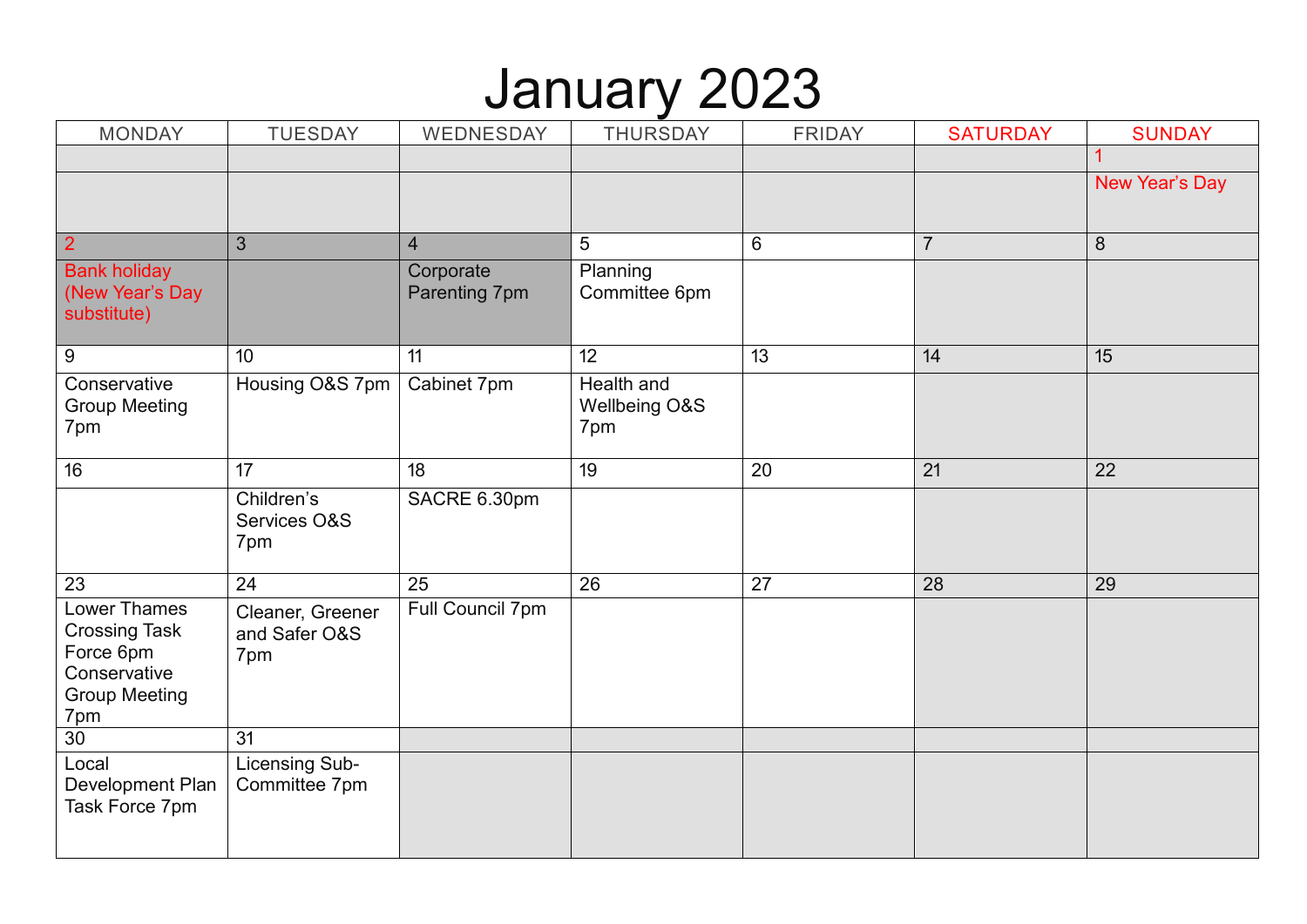# February 2023

| <b>MONDAY</b>                                                                                    | <b>TUESDAY</b>                                                    | WEDNESDAY                              | <b>THURSDAY</b>           | <b>FRIDAY</b>                            | <b>SATURDAY</b> | <b>SUNDAY</b> |
|--------------------------------------------------------------------------------------------------|-------------------------------------------------------------------|----------------------------------------|---------------------------|------------------------------------------|-----------------|---------------|
|                                                                                                  |                                                                   |                                        | $\overline{2}$            | 3                                        | $\overline{4}$  | 5             |
|                                                                                                  |                                                                   | Licensing<br>Committee 7pm             | Corporate O&S<br>7pm      |                                          |                 |               |
| 6                                                                                                |                                                                   | 8                                      | $9\,$                     | 10                                       | 11              | 12            |
| Conservative<br><b>Group Meeting</b><br>7pm                                                      |                                                                   | Cabinet 7pm                            | Planning<br>Committee 6pm | Health & Well-<br>being Board<br>10.30am |                 |               |
| 13                                                                                               | 14                                                                | 15                                     | 16                        | 17                                       | 18              | 19            |
|                                                                                                  | <b>General Services</b><br>7pm                                    | <b>Licensing Sub-</b><br>Committee 7pm |                           |                                          |                 |               |
| 20                                                                                               | 21                                                                | 22                                     | 23                        | 24                                       | 25              | 26            |
| Lower Thames<br><b>Crossing Task</b><br>Force 6pm<br>Conservative<br><b>Group Meeting</b><br>7pm | Hidden and<br><b>Extreme Harms</b><br>Prevention<br>Committee 7pm | Full Council 7pm                       |                           |                                          |                 |               |
| 27                                                                                               | 28                                                                |                                        |                           |                                          |                 |               |
|                                                                                                  | Planning,<br>Transport,<br>Regeneration<br>O&S 7pm                |                                        |                           |                                          |                 |               |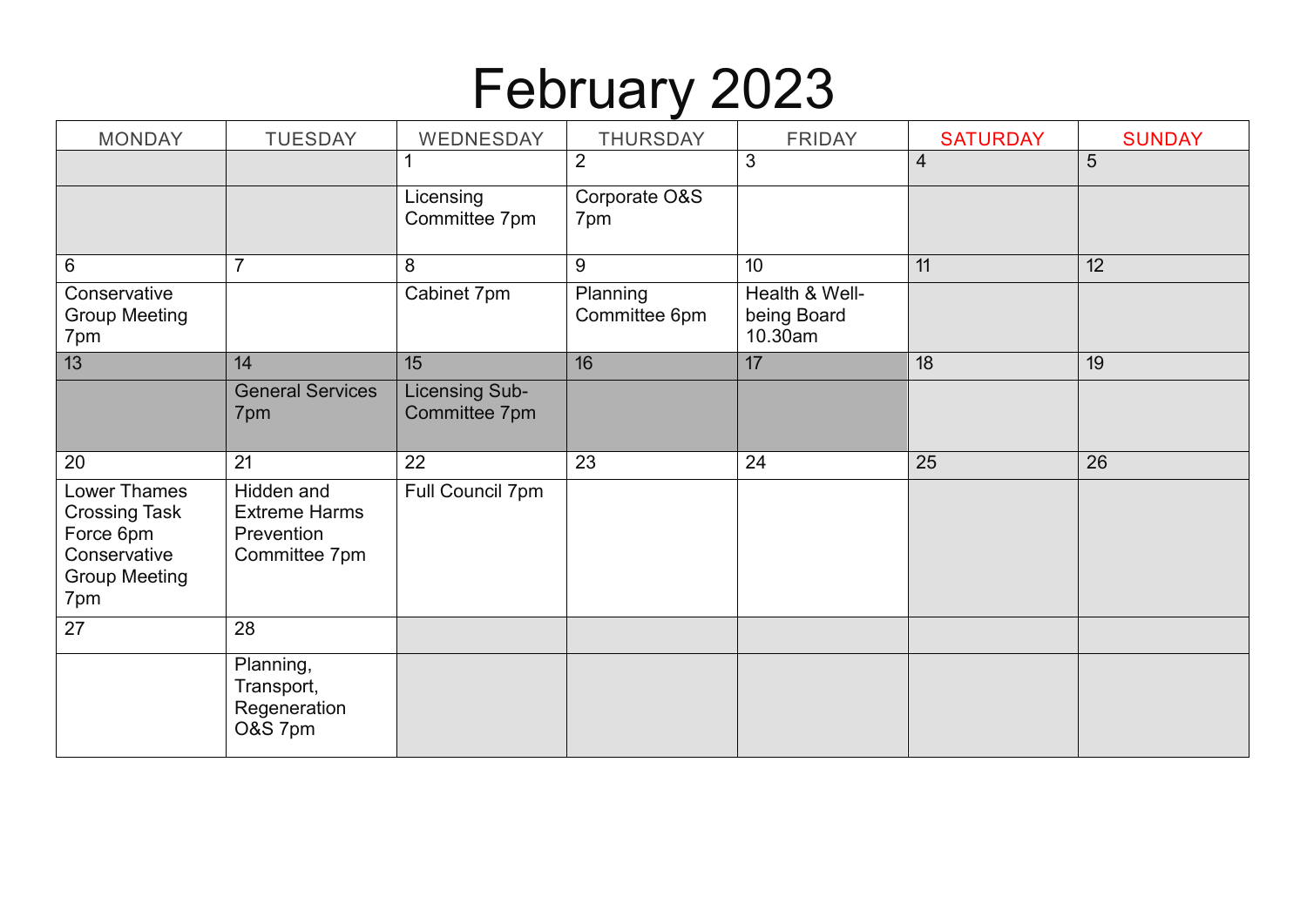# March 2023

| <b>MONDAY</b>                                     | <b>TUESDAY</b>                    | WEDNESDAY                       | <b>THURSDAY</b>                                | <b>FRIDAY</b> | <b>SATURDAY</b> | <b>SUNDAY</b> |
|---------------------------------------------------|-----------------------------------|---------------------------------|------------------------------------------------|---------------|-----------------|---------------|
|                                                   |                                   | 1                               | $\overline{2}$                                 | 3             | $\overline{4}$  | 5             |
|                                                   |                                   |                                 | Standards and<br><b>Audit Committee</b><br>7pm |               |                 |               |
| $\,6\,$                                           | $\overline{7}$                    | $\,8\,$                         | 9                                              | 10            | 11              | 12            |
|                                                   | Housing O&S<br>7pm                |                                 | Health and<br>Wellbeing O&S<br>7pm             |               |                 |               |
| 13                                                | 14                                | 15                              | 16                                             | 17            | 18              | 19            |
| Conservative<br><b>Group Meeting</b><br>7pm       | Children's<br>Services O&S<br>7pm | Cabinet 7pm                     | Planning<br>Committee 6pm                      |               |                 |               |
| 20                                                | 21                                | 22                              | 23                                             | 24            | 25              | 26            |
| Lower Thames<br><b>Crossing Task</b><br>Force 6pm | Corporate<br>Parenting 7pm        | Licensing Sub-<br>Committee 7pm | Local<br>Development Plan<br>Task Force 7pm    |               |                 |               |
| 27                                                | 28                                | 29                              | 30                                             | 31            |                 |               |
|                                                   |                                   |                                 |                                                |               |                 |               |